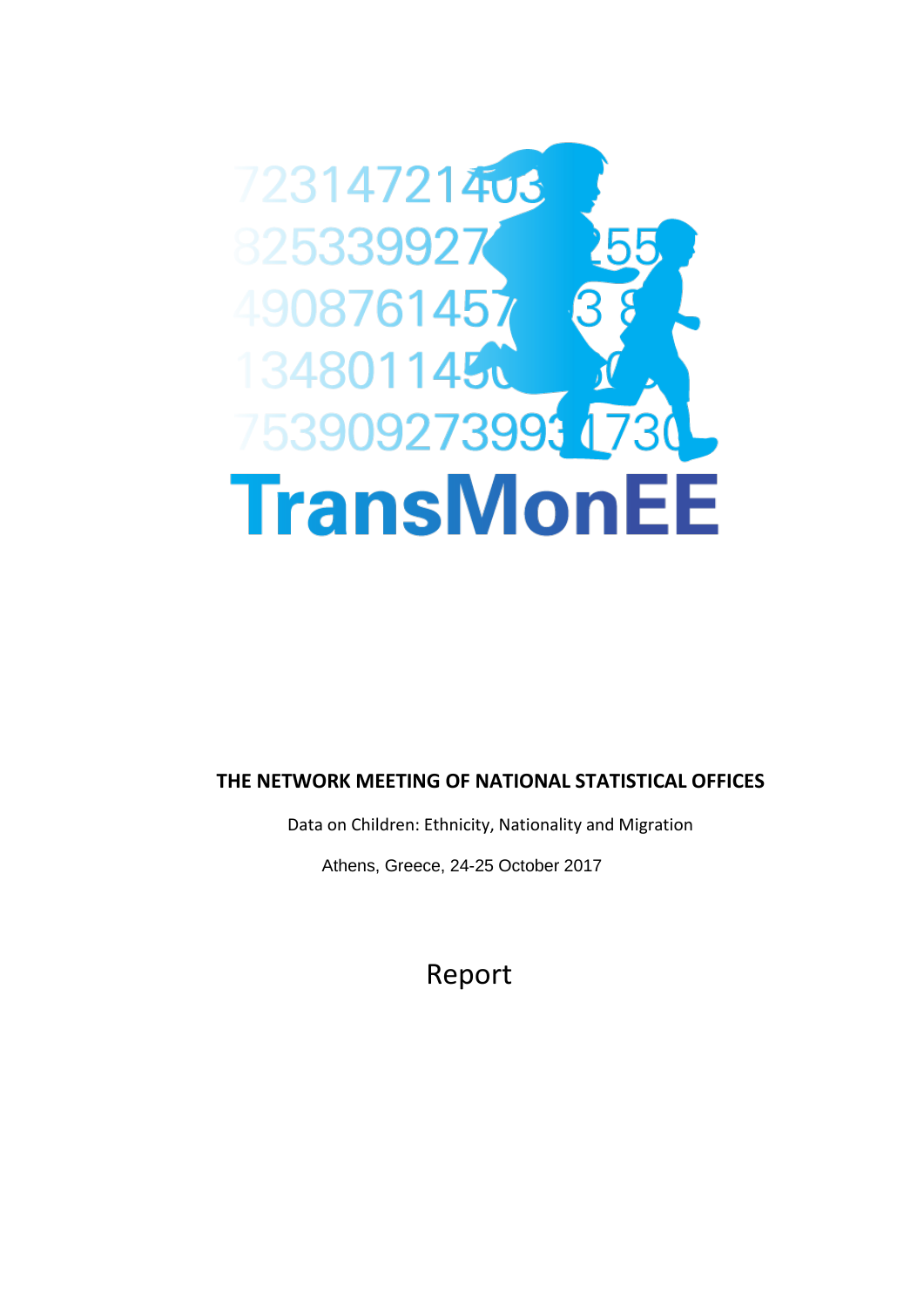# Table of Contents

| 4. SDGs: Baselines for Children and some new methodological work  3                 |  |
|-------------------------------------------------------------------------------------|--|
| 5. Overview of data on refugee and migrant children in the region.  4               |  |
| 6. New global Recommendations on: Refugee Statistics & Improving Migration          |  |
|                                                                                     |  |
| 8. Data on Refugee Children in Turkey. Integrated Data towards Targeted             |  |
| 9. Other County Experiences with Improving Data Collection and Analysis             |  |
|                                                                                     |  |
|                                                                                     |  |
|                                                                                     |  |
|                                                                                     |  |
| 12. Summary of TransMonEE Country Analytical Reports on Ethnicity and               |  |
| 13. Is Britain fairer? Monitoring equality and human rights progress for children 8 |  |
|                                                                                     |  |
| 15. Understanding Equity Gaps for Children from Ethnic Minorities in the Region 9   |  |
|                                                                                     |  |
|                                                                                     |  |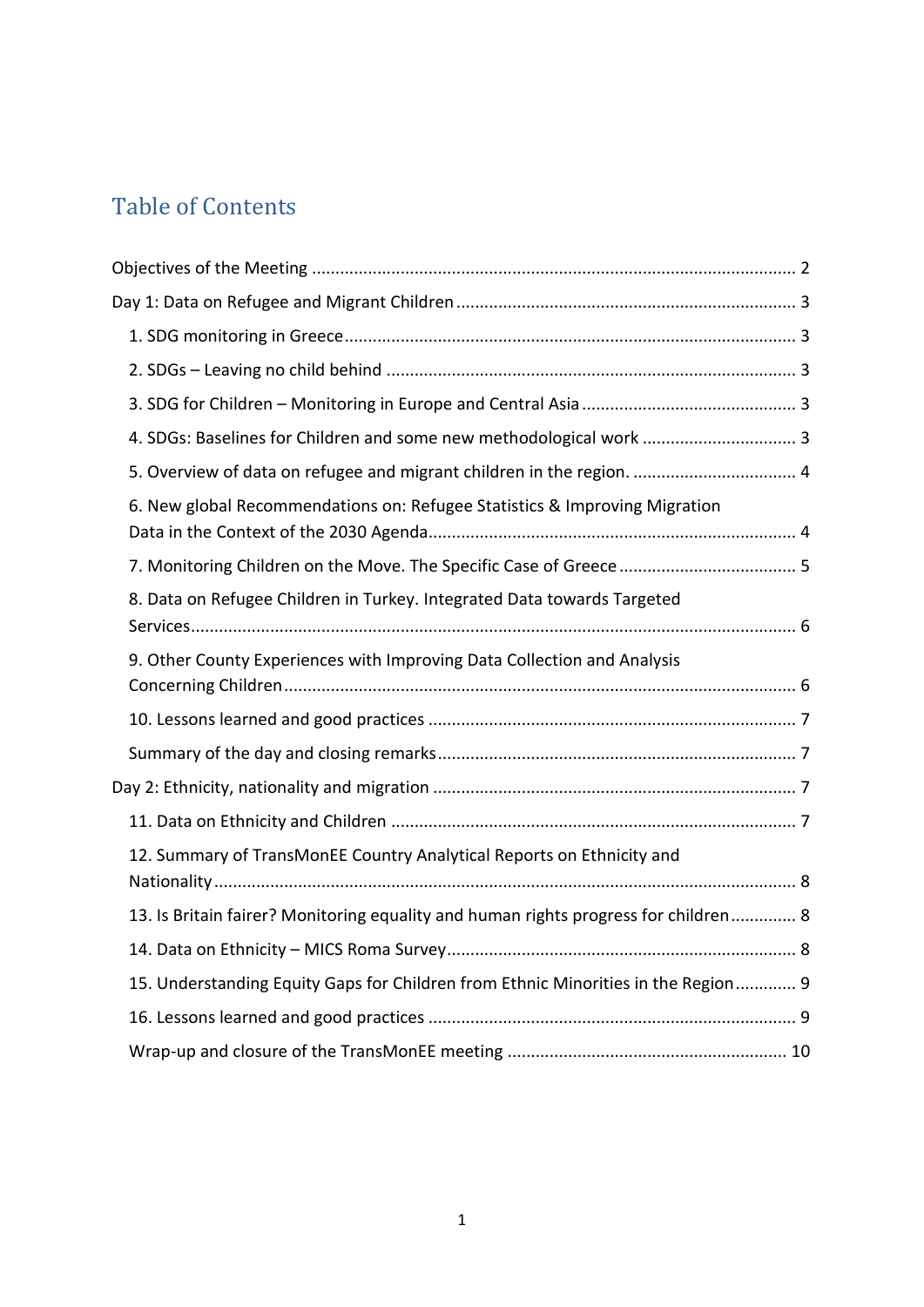#### <span id="page-2-0"></span>Objectives of the Meeting

The primary purpose of the meeting was to enhance the capacity of national statistical systems to generate quality data on key indicators of children's well-being, in the spirit of the inclusive 2030 Sustainable Development Goals (SDG) agenda. This year's meeting had a specific focus on data on refugee, migrant and ethnic minority children and adolescents towards the robust monitoring of equity gaps for children.

The meeting aimed to:

- Provide updates on SDG indicators and baselines for children and the SDG/Child Rights monitoring agenda in Europe and Central Asia and reinforce the importance of disaggregation and counting all children;
- Review the key trends in the data on refugee/migrant/minority children, and discuss equity gaps;
- Allow for sharing and discussion of the main findings of the review of data systems on ethnicity based on the 2015 TransMonEE Country Analytical Reports and an analysis of MICS data;
- Share country-level promising/good practices and lessons learned in efforts to ensure data quality, ethical standards, and to establish stronger cooperation and use of data on ethnicity and migration, using the SDGs as an opportunity to strengthen data systems and child rights monitoring;
- Agree on future directions towards the continuous improvement of disaggregated data on children from vulnerable and marginalized groups to better inform inclusive policies of governments in the region, and to contribute to implementation of the 2030 Agenda.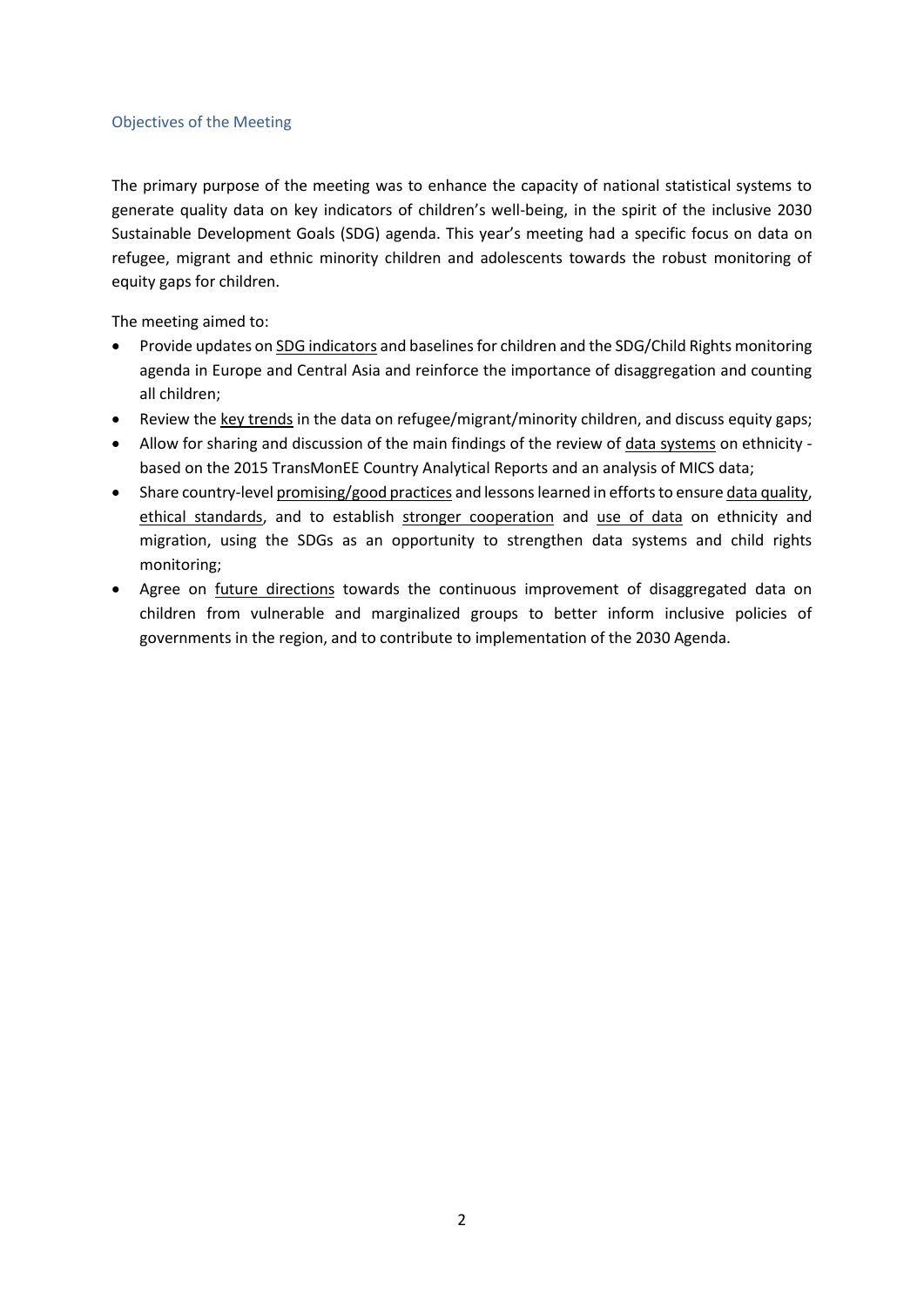#### <span id="page-3-0"></span>Day 1: Data on Refugee and Migrant Children

#### <span id="page-3-1"></span>1. SDG monitoring in Greece

Mr. Athanasios Thanopoulos, President of the Hellenic Statistics Office, introduced the theme of the meeting referring to the current situation in Greece. He emphasized the importance of statistics for policy-making, and underlined the need to enhance the capacity of NSOs to generate quality data and meta-data to develop a common language.

#### <span id="page-3-2"></span>2. SDGs – Leaving no child behind

Mr. Laurence Chandy, Director of Data, Research and Policy Division at UNICEF HQ, started his opening speech talking about the challenges and opportunities brought by the SDG agenda and the children on the move. In this context, UNICEF has an important role to play to support the welfare of migrant children and faces challenges when it comes to collect and proposes at the moment is the Multiple Indicator Cluster Survey (MICS). He concluded by emphasizing that the main aim of the TransMonEE meeting is to learn from the experiences of other countries.

#### <span id="page-3-3"></span>3. SDG for Children – Monitoring in Europe and Central Asia

Ms. Lori Bell, Regional Adviser Monitoring and Evaluation, UNICEF Regional Office for Europe and Central Asia, welcomed the participants and invited them to take the opportunity to exchange experiences in the coming two days. She highlighted the importance to collect disaggregated data within the context of the SDG agenda. As Governments have committed to leave no one behind and to reach the furthest behind first, it is imperative to identify the most vulnerable children. After presenting examples of the data available in the region, she pointed that some data matches SDG indicator definitions but does not allow to measure dimensions of inequity, while other data allowing for nationally disaggregated estimates, has less potential for cross country comparisons. In this context, UNICEF is working to strengthen national capacities to collect and analyse data on children, and helping Governments to translate evidence into policies and actions that reach the furthest behind first. She presented the new TransMonEE logo and informed about the new website: [http://transmonee.org.](http://transmonee.org/)

#### <span id="page-3-4"></span>4. SDGs: Baselines for Children and some new methodological work

The first panel started with the presentation of Ms. Byagul Annamuhammedova, Turkmenistan, explaining the new monitoring systems to collect data for SDG indicators in Turkmenistan. Sources include the administrative data from relevant sectoral ministries, MICS (and other household surveys) and censuses.

The second presentation from the panel was given by Mr. Svilen Kateliev, Bulgaria. As Early Child Development has been identified as a priority for Bulgaria, UNICEF and the National Statistics Institute have worked on a new ECD cognitive testing module which measures the overall development status of young children related to learning, psychosocial development and health. The data collected will enable Bulgaria to report on the SDG indicator related to Early Childhood Development.

Ms. Gulmira Karaulova, Kazakhstan, presented the cognitive testing of a new survey module on inclusive education, developed by UNICEF and the Washington Group on Disability Statistics. The aim is to develop, test and validate the set of questions on participation and school environment that may eventually be used in all countries (including high-income countries) to collect internationally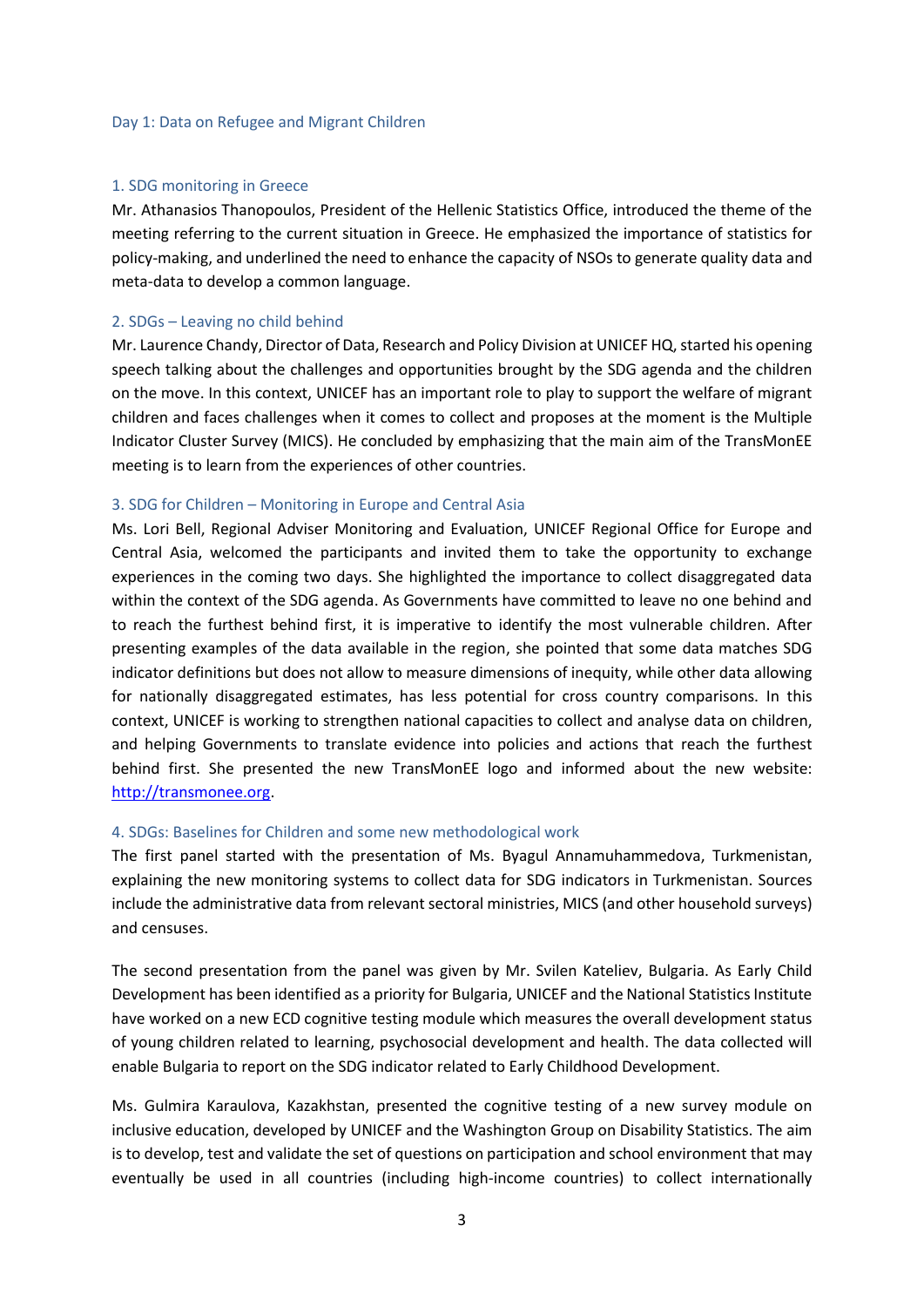comparable, nationally representative, and statistically sound data to monitor and track progress towards achieving SDG targets.

Mr. Robert Beshanski-Pedersen, UNICEF Head Quarters, presented an update on the new MICS modules. The list of MICS indicators includes internationally agreed and defined indicators, as well as priority indicators for UNICEF or partners. Country adaptations of the indicators are a key part of the MICS customisation. In order to respond to the challenge of leaving no one behind, all MICS indicators are disaggregated, (where relevant), by wealth quintiles, sex, age, ethnicity, migratory status, disability and geographic location, or other characteristics.

## **Key Takeaways**:

- The use of different sources, including administrative data from relevant ministries, MICS (and other household surveys) and censuses is important and generally easily available;
- There are ongoing efforts in different countries to test new household survey modules to collect internationally comparable, nationally representative, and statistically sound data to monitor and track progress towards achieving SDG targets;
- MICS includes new tools and adaptations.

#### <span id="page-4-0"></span>5. Overview of data on refugee and migrant children in the region.

Mr. Lucio Melandri, Senior Emergency Manager, UNICEF Regional Office for Europe and Central Asia, gave an overview of migration patterns and fluxes, under a child rights view, and stressed the data challenges. Subsequently he shared UNICEF's recommendation to respond to those challenges. For example, UNICEF encourages all countries to: (i) improve the disaggregation of national migration and asylum statistics; (ii) start regular collection of data on children deprived of liberty for migration control purposes, children returned/deported and children unaccounted for; (3) strengthen data collection and improve the availability of additional data on migration integration by further strengthening the legal framework on social and population statistics; (4) start collecting education data on the time period between arrival of a child in a country and school enrolment.

#### **Key Takeaway:**

- Emphasis on the importance to strengthen data collection, data availability and use in order to monitor migrant children's situation.
- UNICEF has specific recommendations to improve available evidence to better respond to migration crisis and migrant children integration.

## <span id="page-4-1"></span>6. New global Recommendations on: Refugee Statistics & Improving Migration Data in the Context of the 2030 Agenda

This panel was composed of experts on refugee and migrant statistics and provided updates on the latest global recommendations on refugee and migrant statistics.

Ms. Keiko Osaki Tomita, United Nations Statistics Division, gave a presentation about the United Nations Expert Group Meeting on Improving Migration Data in the Context of the 2030 Agenda. This meeting was held in June 2017 in New York and starred more than 50 experts from 14 countries, involving a wide range of stakeholders. The objective was to identify gaps in migration statistics; discuss how to improve the availability and quality of the data and to agree on global recommendations [\(link](https://unstats.un.org/unsd/demographic-social/meetings/2017/new-york--egm-migration-data/EGM%20Recommendations_FINAL.pdf) to recommendations).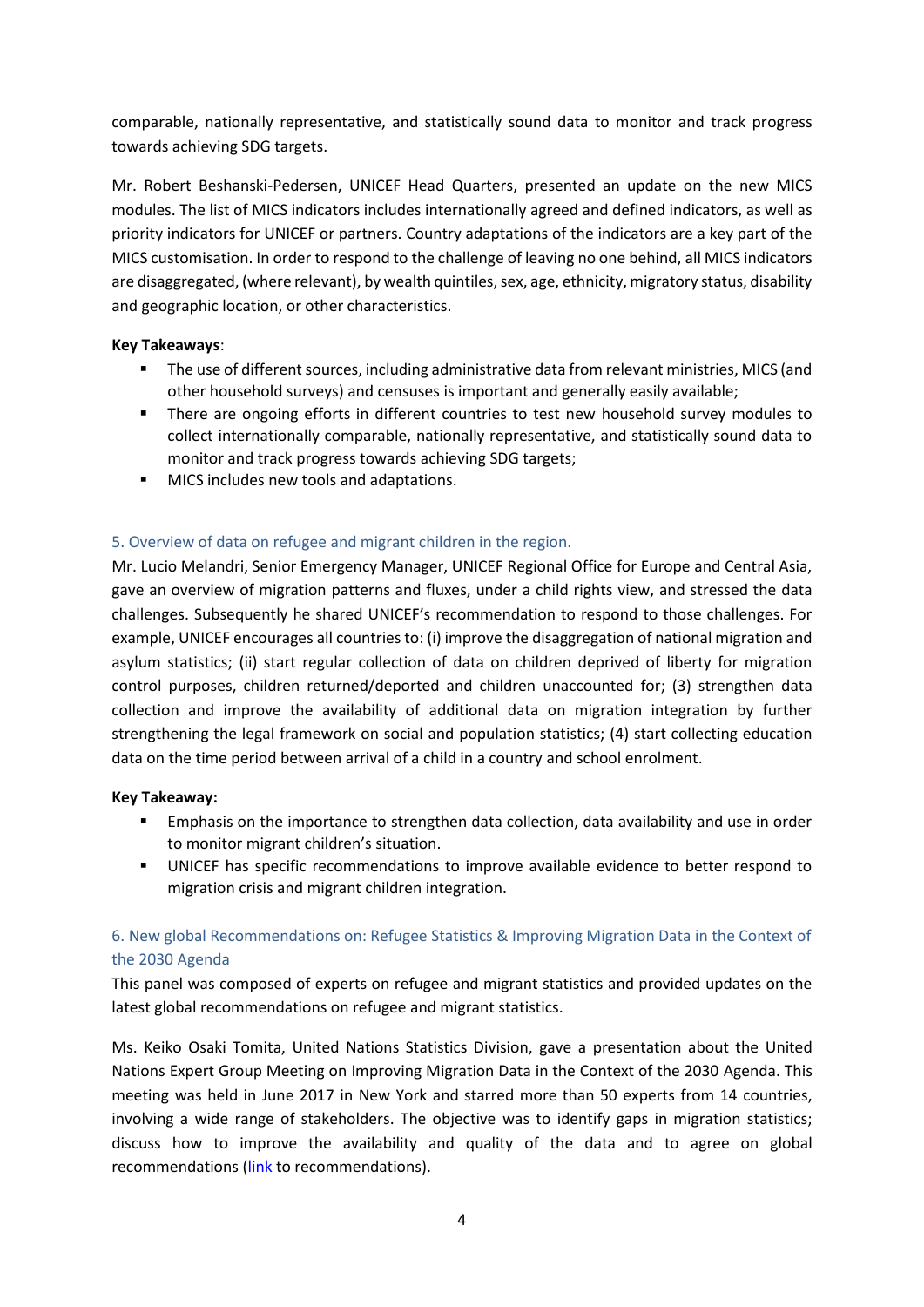Ms. Daunia Pavone, IOM, commented from the point of view of the practitioner. She presented the tools from IOM to answer the data challenges brought up by migration such as the updated Displacement Tracking Matrix (DTM). Some data are publicly available on their website but some, not, in order to protect children concerned.

Mr. Piotr Juchno, Eurostat presented the draft recommendations from the Expert Group on Refugee and IDP Statistics (EGRIS) that will be submitted for approval in March 2018. He invited the participants to take part in the global consultations held by Eurostat in November this year [\(link](http://ec.europa.eu/eurostat/web/expert-group-on-refugee-statistics/documents-presentations) to recommendations). Ms.Petra Nahmias, UNHCR, commented on the recommendations from the practitioner's perspective.

#### **Key Takeaways:**

- There is a need to improve the availability and quality of the data on migrant and refugee children;
- The United Nations Expert Group Meeting on Improving Migration Data produced a draft set of recommendations to overcome gaps in migration statistics;
- **EGRIS produced a recommendations document to improve the availability of data on refugee** and IDP statistics, towards more common practices.

## <span id="page-5-0"></span>7. Monitoring Children on the Move. The Specific Case of Greece

The Greek Government panel discussed their approach to adapt mechanisms and data systems to respond to the ongoing influx of refugees.

The panel started with a presentation by Mr. Dimitrios Mallios, Hellenic Police representative. He explained the process the Hellenic Police is following when minors, especially unaccompanied minors, are identified and how they work closely with NGOs and Social Services. He outlined what data is collected.

Mr. Christos Kanios, Asylum Service, noted the importance of reflecting the needs of children seeking international protection in the asylum statistics. The figures he presented showed the magnitude of the migrant and refugee influx which the Asylum Service has had to face.

Mr. Christos Hompas, National Center for Social Solidarity (EKKA), presented the procedures they are following when unaccompanied minors who are seeking asylum are identified. EKKA treats every case as a child protection case. In partnership with UNICEF, EKKA maintains an online database with estimates that are increasingly being used by public institutions and other stakeholders.

Ms. Tita Kaisari Ernst, Greek Ministry of Education, presented plans for improved data and monitoring of refugee children in the formal education system. The Ministry of Education established a flexible emergency action plan for the education of refugee children. The main objective was to ensure the psychosocial support and the return to normality for these children, and to facilitate their (re)integration into the educational system either in Greece or in another country.

Mr. George Moschos, Deputy Ombudsman for Children's Rights, highlighted the importance of identifying concrete solutions based on the data on children as well as the need to work together. He advocated for improved coordination among public institutions to share and use available data to better respond to the refugee crisis, and realize the rights of the affected children.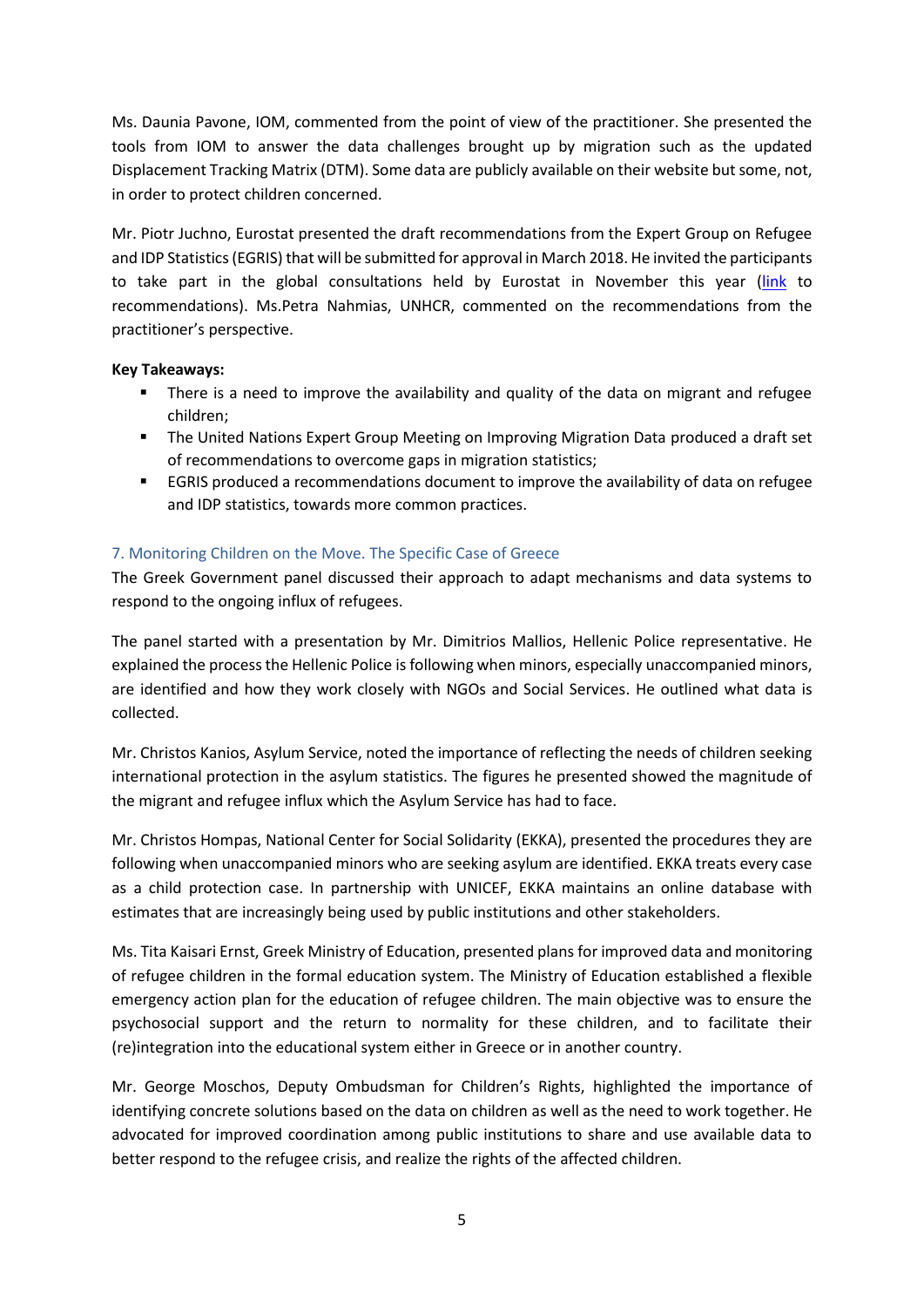#### **Key Takeaways:**

- It is to reflect the numbers and needs of children seeking international protection in asylum statistics;
- **E** There is available data on unaccompanied minors who are seeking asylum, developed by EKKA, and made available via an online database;
- There is agreement to strengthen coordination among Greek public institutions and civil society, to improve data availability on refugee children and the overall response.

#### <span id="page-6-0"></span>8. Data on Refugee Children in Turkey - Integrated Data towards Targeted Services

Mr. Merve Sule Kansiz, Turkish Ministry of Education, presented YOBIS, the Education Information Management System for Foreigners, developed by the Ministry of National Education and UNICEF in 2014. The system allows for monitoring Syrian refugee children's school attendance as well as other aspects of their education process, their health and the social-economic status of their family. This provides a good basis for qualitative and quantitative analyses of the education opportunities provided to Syrian children as well as to assess their unmet needs.

Mr. Yusuf Kesgin, Ministry of Family and Social Policies in Turkey, provided an overview of the National Conditional Cash Transfer for Education (CCTE) programme, as part of Turkey's Integrated Social Assistance System (ISAS). This represents an e-government system that facilitates all steps related to the management of social assistance. Through the system, Syrian families under temporary protection or other refugees residing in Turkey, can benefit from cash transfers as long as their child attends school regularly. Children attending Temporary Education Centers, can also benefit from the CCTE scheme.

At the end of this panel, participants congratulated Turkey on their information management system and more specifically on the fact that it is extended to the non-Turkish population.

#### **Key Takeaways**:

- YOBIS data system allows monitoring of Syrian refugee children's school attendance as well as other aspects of their education process, their health and the social-economic status of their family. This provides a good basis for qualitative and quantitative analyses of the education opportunities provided to Syrian children, as well as to assess their unmet needs;
- Turkey has an E-government system that facilitates all steps related to the management of social assistance to refugees, in line with mechanisms available to the Turkish population.

#### <span id="page-6-1"></span>9. Other County Experiences with Improving Data Collection and Analysis Concerning Children

This session focused on the importance of available data sources to understand the gaps in children's rights, both from household surveys such as MICS, and from administrative records. The session started with a presentation about children left behind in Kyrgyzstan and Moldova given by Ms. Gulnara Dzhailobaeva, Kyrgyzstan, and Ms. Liubia Stoianov, Moldova. They shared analysis of MICS survey data which examined the impact of out-migration of at least one parent on indicators of child well-being, showing that children with at least one migrant parent are affected negatively in a number of dimensions of well-being. However, an important analytical challenge, given that out-migration is a relatively rare event, is the issue of small numbers and fairly wide confidence intervals around the estimates produced.

Ms. Anja Teltschik, One UNICEF response team in Germany, gave a general view of the Refugee and Migrant Response in Germany. When the influx of refugee and migrants in Germany started in 2015,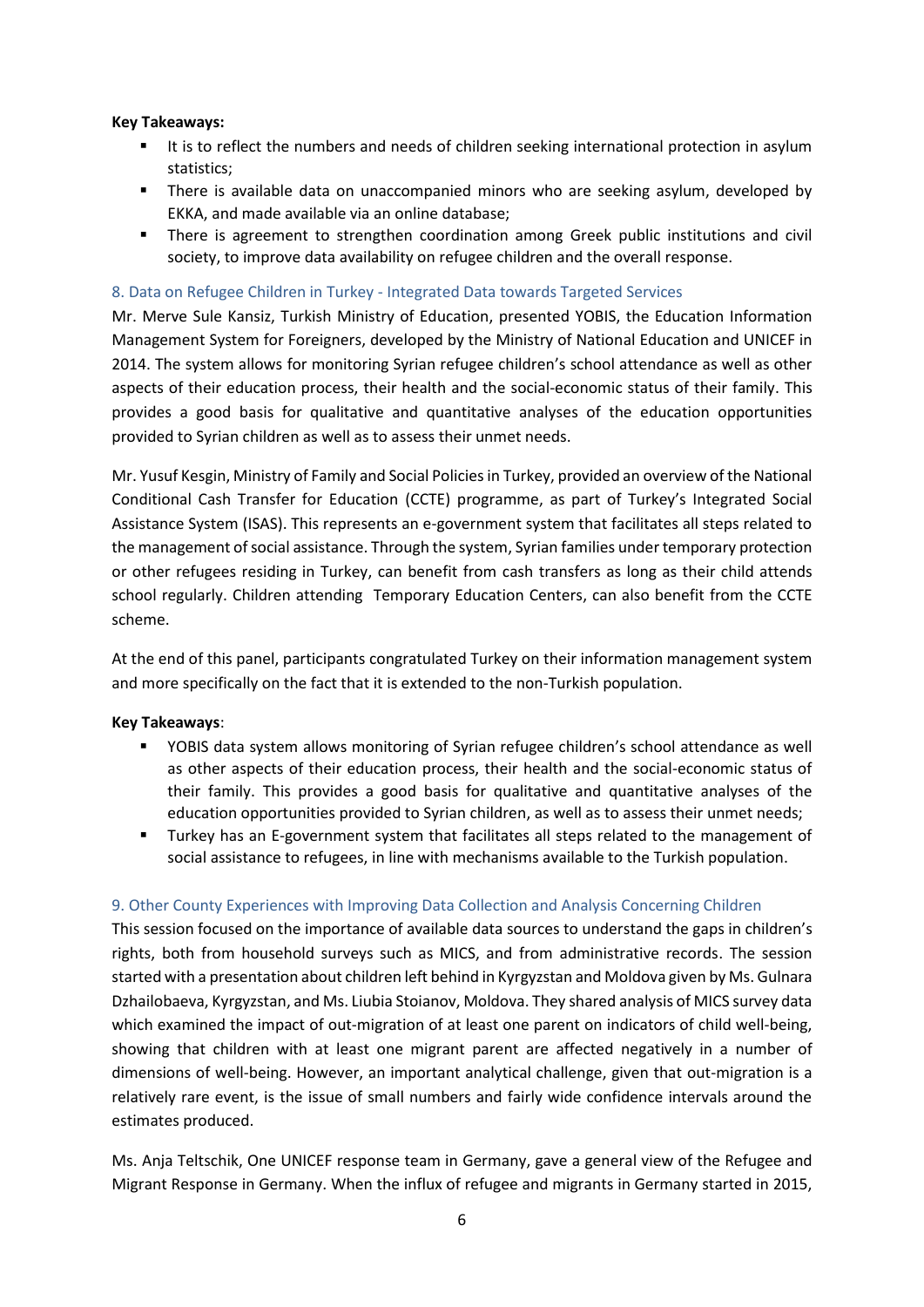the monitoring system became quickly overwhelmed and there proofed to be a lack of a coherent and consolidated data system. She presented the regulation and system changes being made to improve the system effectiveness vis-à-vis statistics on children.

#### **Key Takeaways:**

- Encourage participants to use the available data to better understand what are the gaps in child rights for migrant children;
- Monitoring systems even in sophisticated countries, have to be flexible and adapt to have a coherent and consolidated data system, for a good response to refugee children needs.

## <span id="page-7-0"></span>10. Lessons learned and good practices

During the last session of the day, participants were invited to have a group discussion, to identify three points they learned of or received inspiration about during the conference which could be implemented in their country. The main ideas that came out of the exercise where:

- The usefulness of conducting surveys on migrant and refugee children in camps and in the reception centres, to understand their rights deprivations and wellbeing;
- Intensifying field research to have an improved and refined picture of the situation;
- Unify methodologies within and between countries and agencies
- Work for coordination mechanisms to improve response to refugee crisis;
- Strengthen the role of NSOs in evidence generation and use, as well as in crisis response.

## <span id="page-7-1"></span>Summary of the day and closing remarks

Mr. Laurence Chandy wrapped up the first day concluding that the SDG era provides numerous opportunities to strengthen disaggregated data collection, so governments can deliver on their commitment to leave no one behind. He reiterated that enormous challenges lay ahead such as in cross-sectoral coordination and to expand the interoperability of data systems; making data systems adequate for data on children as well as increasing the public availability of existing data. Mr. Chandy also noted the new opportunities appearing with data disaggregation use and online data management. He reaffirmed UNICEF's commitment to support Governments with disaggregated data collection to monitor the situation of children.

#### <span id="page-7-2"></span>Day 2: Ethnicity, nationality and migration

## <span id="page-7-3"></span>11. Data on Ethnicity and Children

Ms. Joanne Bosworth, Regional Adviser Social Policy, UNICEF Regional Office for Europe and Central Asia, opened the day introducing the thematic focus of the day: Data on Ethnicity and Children. She reminded participants that, although children may not discriminate according to race, religion, or nationality, within societies that is too often the case, and as children grown up differences and inequalities related to these traits become visible. The transformative agenda of the SDGs is to leave no one behind, and to offer additional support to those who are at greatest risk of falling behind.

Within the ECA region, most societies are multicultural. We often have no reliable figures even on the number of children and adolescents from minority groups. However, we know that in many cases children from ethnic minorities are less able to access rights and basic services including health, education, social protection and justice. Children and adolescents from ethnic minority groups are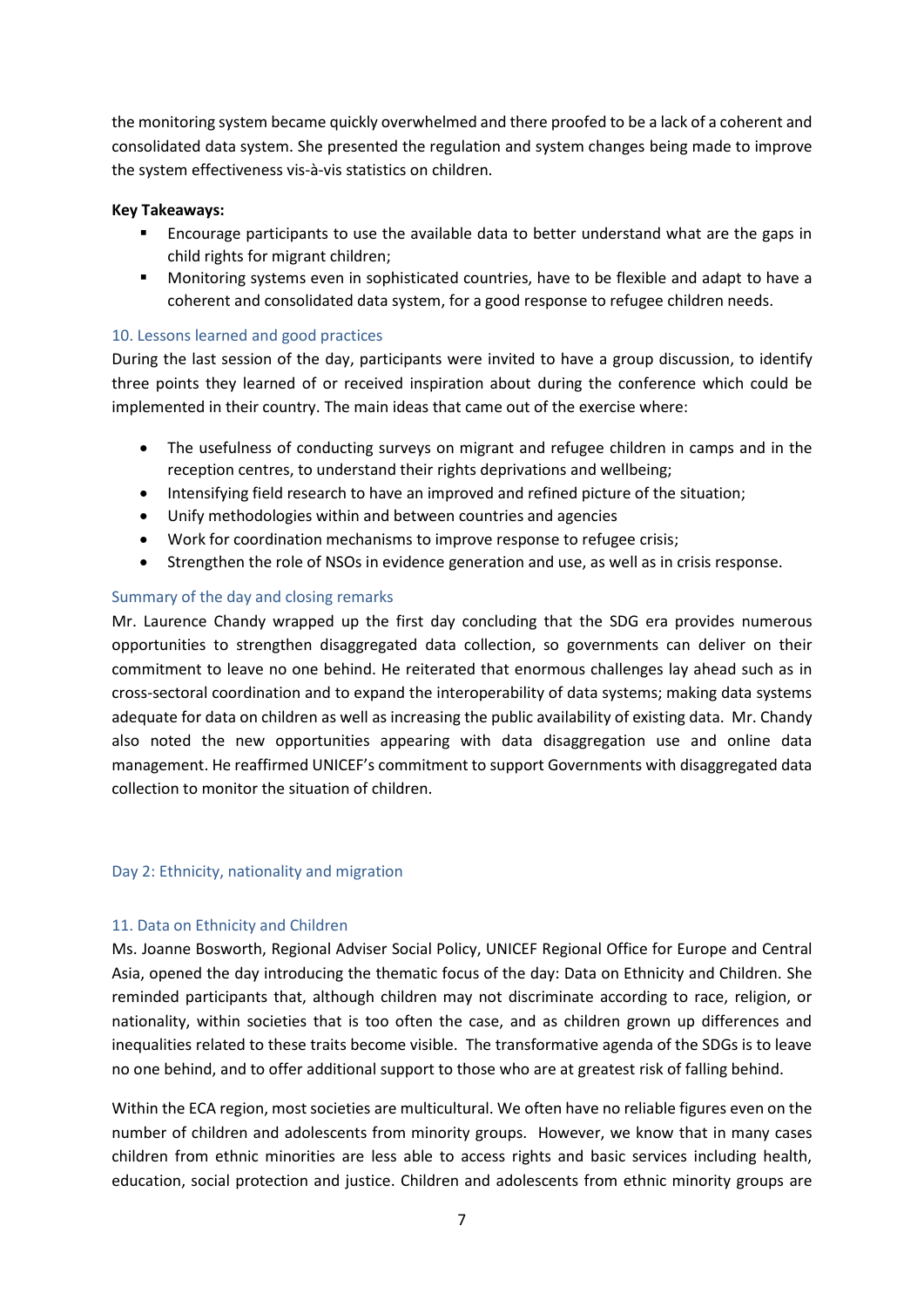often affected by multiple, overlapping and intersecting deprivations of rights. If we are to address these issues, we need good evidence on which to base policies and programmes to address barriers to access and discriminatory social norms, but in the case of data on ethnicity, this is frequently not the case. Ms. Bosworth highlighted that the aim of Day 2 discussions is to agree on ways to improve the collection and use of data to support inclusive policies for children from ethnic minorities in the region.

#### <span id="page-8-0"></span>12. Summary of TransMonEE Country Analytical Reports on Ethnicity and Nationality

Ms. Cornelia Rauchberger, FRESNO Consulting, presented the synthesis report of TransMonEE Country Analytical Reports on Ethnicity and Nationality which examines current data collection and disaggregation practices in Europe and Central Asia related to children, ethnicity and nationality. The report highlights as a starting point that a vast amount of data on children that could be disaggregated by ethnicity is available but is not being analyzed.

Legislative frameworks on data protection, anti-discrimination and child protection can provide the necessary preconditions for collecting ethnic data on children. NSOs in the region are not always fully aware of the legal framework that supports the collection of ethnic data on children.

The use of terms and proxies used to collect ethnic data on children is not uniform among the different statistical sources. Ms. Rauchberger proposed several draft recommendations, to be considered by the participants and discussed in the last work group session of the day. **The recommendations include: (i) reviewing safeguards to protect privacy of children and make sure data collection on ethnic/nationality background is used to fight anti-discrimination; (ii) including definitions on ethnicity in census guidelines; (iii) assessing how national data systems could operate together; (iv) including ethnicity data in the Transmonee database.** The whole report and all its recommendations had been distributed in advance to all participants.

#### <span id="page-8-1"></span>13. Is Britain fairer? Monitoring equality and human rights progress for children

Mr. Greg Crouch, Equality and Human Rights Commission, United Kingdom, presented the new Measurement Framework that the Commission uses to monitor and report on equality and human rights issues. Data availability on children, by ethnic group, is good in relative terms in the UK, but there are still some gaps and some ethnic groups of children still face serious disadvantages in Great Britain.

#### <span id="page-8-2"></span>14. Data on Ethnicity – MICS Roma Survey

Ms. Teuta Halimi, Monitoring Officer, UNICEF Regional Office for Europe and Central Asia, presented a child rights equity gaps analysis on Roma children in the Western Balkans. To better monitor equity and inclusion for ethnic minorities, separate MICS surveys are conducted in the Roma Settlements in parallel to the national surveys. The MICS surveys implemented proved to be sensitive enough to measure disparities and brought a wealth of data about groups that are hard to reach. MICS is currently the only quality data source that can provide representative data on Roma children and families in the region. Ms. Halimi's presentation clearly demonstrated that, despite the progress made, in countries for which MICS data is available, ethnic minorities such as Roma children remain marginalized with less access to services.

Ms Dragana Djokovic Papic, Serbia NSO, presented how Serbia collects data on the Roma population through administrative data. In 2009, Serbia conducted a pilot census which was used to train ethnic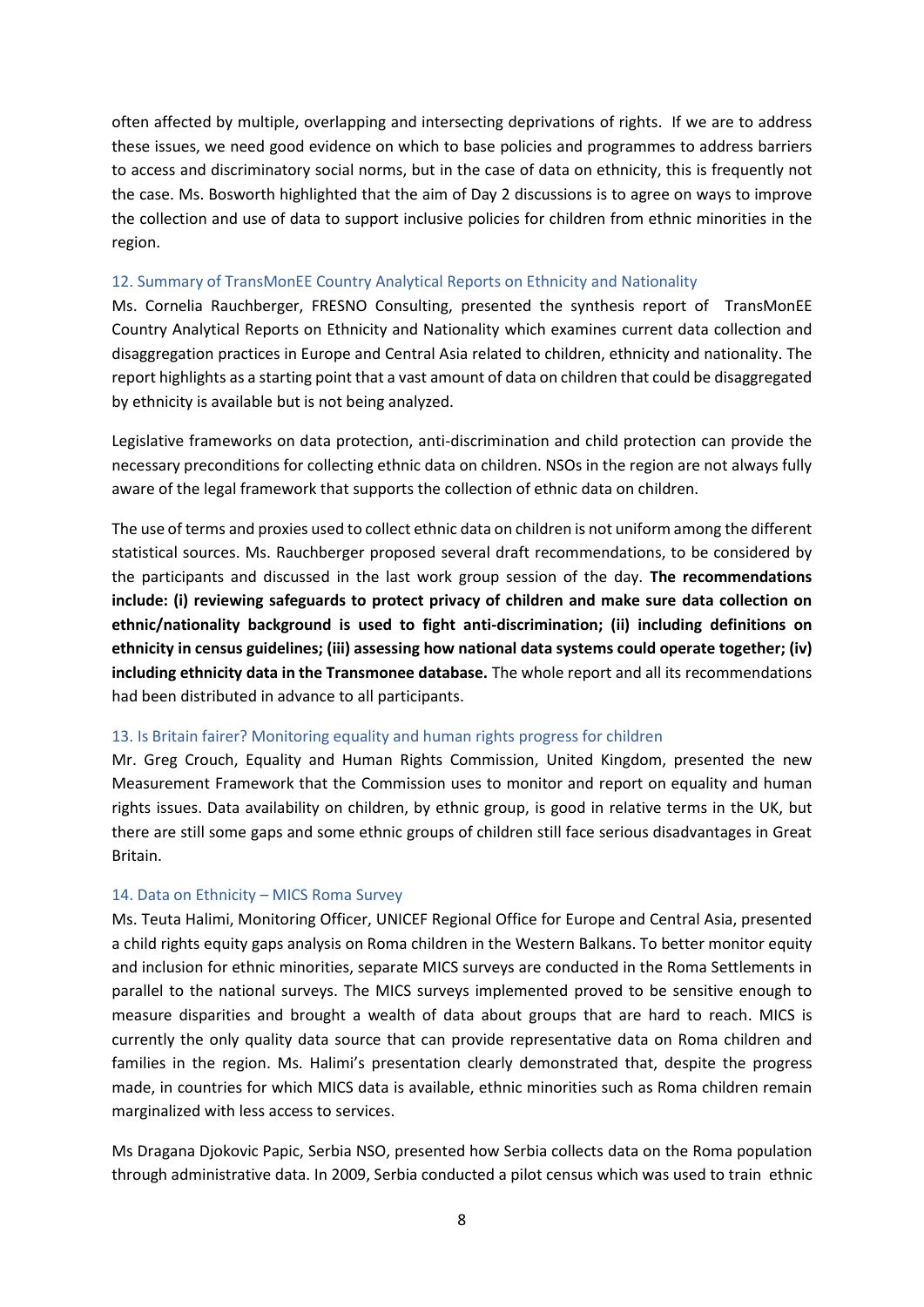Serbians with ethnic Roma on the conduct of a census in preparation for the main Population Census. The mobilization and training of Roma enumerators proved to be highly effective. Given that Roma consist of around 2% of the total population, that the ethnicity of a person is not recorded in majority of the administrative sources of data, and that the coverage of Roma population by sample-based surveys is very small, it is important to emphasize the importance of collecting data on ethnic minorities such as the Roma through rigorous population census.

#### <span id="page-9-0"></span>15. Understanding Equity Gaps for Children from Ethnic Minorities in the Region

This panel began with the presentation "Counting the uncountable – Minorities: hard to count, easy to ignore", by Ms. Cristina Avram, NSO Romania. She highlighted the lack of a legal definitions for ethnicity/nationality/citizenship/mother tongue, as well as the lack of anti-discrimination legislation. Romania offers an online platform where minorities' organizations can register, and uses different sources for disaggregated data on ethnicity such as census and cross-statistical data e.g. from the education and child protection sector.

The panel continued with the presentation "Understanding the rights of children for ethnic minorities in the Republic of Tajikistan", by Mr. Nasriddinov Hukmiddin, NSO Tajikistan. An analysis of the situation of the population from ethnic groups in access to education, health care, social protection, etc. is being carried out through surveys by international and local non-governmental organizations or by research institutes. Some disaggregated data on ethnicity is being collected through administrative sources but the data is not combined in a single register.

Ms. Klaudija Kregar Orešković, NSO Croatia, gave a presentation about understanding equity gaps for Roma children in Croatia. She explained that the National Strategy for Roma Inclusion 2013-2020 sets as its general goal "to improve the status of the Roma minority in the Republic of Croatia by reducing the multi-dimensional socio-economic chasm between the Roma and the remaining population and by harmoniously, openly and transparently achieving the full inclusion of the Roma in all segments of society and the community". Still, baseline values are only available for a handful of indicators, and disaggregated data on age and gender are mostly missing. Croatia's pledged to improve strategic planning and to introduce longitudinal monitoring.

The main takeaways of the discussions that followed the panel discussions were: (i) the importance of data on ethnicity to fight inequalities and of direct interaction with people to encourage inclusion; (ii) the need to analyze the existing data more; and (iii) the self-identification as the best practice when it comes to data collection on ethnicity.

## <span id="page-9-1"></span>16. Lessons learned and good practices

At the end of this second day, participants discussed in group the recommendations from the synthesis report collecting data on ethnicity and nationality (FRESNO presentation). The main suggestions from the groups were the following:

- **questions about ethnicity should be added in census;**
- **information on returnees should be captures in ongoing surveys;**
- **increase awareness of the lessons learned related to disaggregated data collection, from the relevance to strengthen cross-sectoral coordination to build better monitoring systems to develop capacities to make more extensive use of available data (combining registers or simply analyzing existing data).**